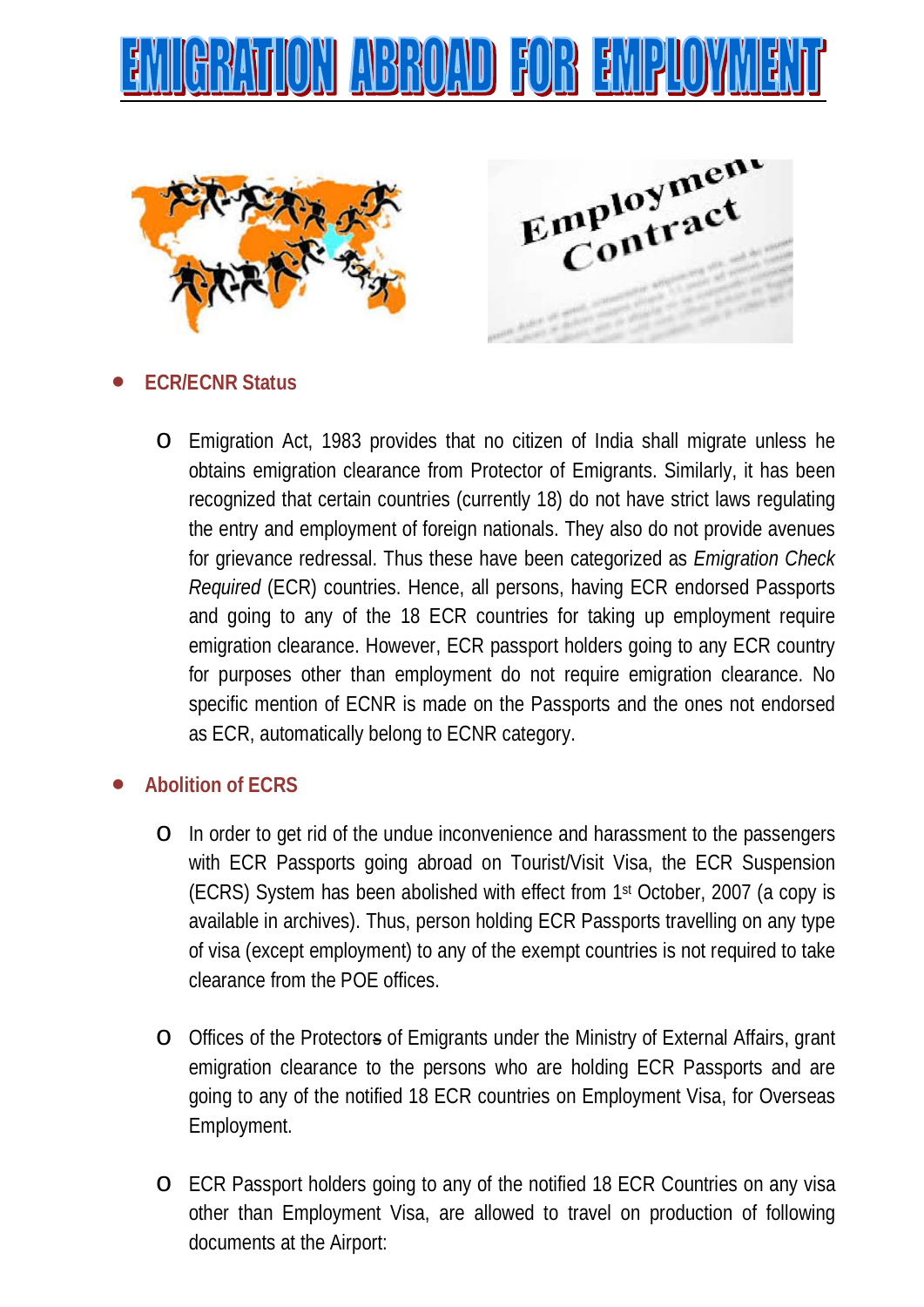- Valid Passport
- $\triangleright$  Valid visit/residence/study visa etc.
- Return Ticket

| Sr.<br>No. | Title                                             | Download                    |
|------------|---------------------------------------------------|-----------------------------|
|            | List of Exempt Countries                          | $\mathbb{P}$ (259 KB)       |
|            | Details of Indian Missions/Posts in ECR countries | $\mathbb{F}(31 \text{ KB})$ |
|            | ECR Passport holders not going for employment     | $\mathbb{P}(88 \text{ KB})$ |

# • **Guidelines for Prospective Emigrants**

- i. Be sure of your Recruiting Agent. Ask him to show his original Registration Certificate (RC) issued by the Protector General of Emigrants, Government of India. Do not deal with him unless he is registered and the registration is valid and is not suspended or cancelled. In case of doubt, check with any of the offices of the Protectors of Emigrants (POEs) or the Protector General of Emigrants (PGE). List of Recruiting Agents (RAs) is available at www.emigrate.gov.in.
- ii. DO NOT deal with sub-Agents as they are not permitted under the Emigration Act, 1983 and Rules.
- iii. While taking employment in Foreign Country, the employment should be taken up as per the travel advisories issued by Ministry of External Affairs, from time to time.
- iv. Ask the Recruiting Agent to show you the Demand Letter and Power of Attorney from the Foreign Employer.
- v. Also carefully go through the Employment Contract detailing the salary/wage levels and other service conditions.
- vi. DO NOT pay more than the equivalent of wages for forty five days as offered under the Employment Contract, subject to maximum of Rupees Twenty Thousand in respect of services provided and take a receipt of this payment.
- vii. Pay by Demand Draft or Cheque or any electronic mode and obtain a receipt. Complaints of overcharging or cheating can be lodged with the concerned POE or with the Protector General of Emigrants (PGE) or at OWRC (Toll free No. 1800- 11-3090) or on website [www.emigrate.gov.in.](http://www.emigrate.gov.in/)

# • **Check before departure**

i. Ensure you have a valid Passport at least for six months. A valid visa must be either stamped on or accompany your Passport. Also ensure invariably that your visa is for the same category for which you have been recruited. Always keep a photocopy of your Passport and Visa.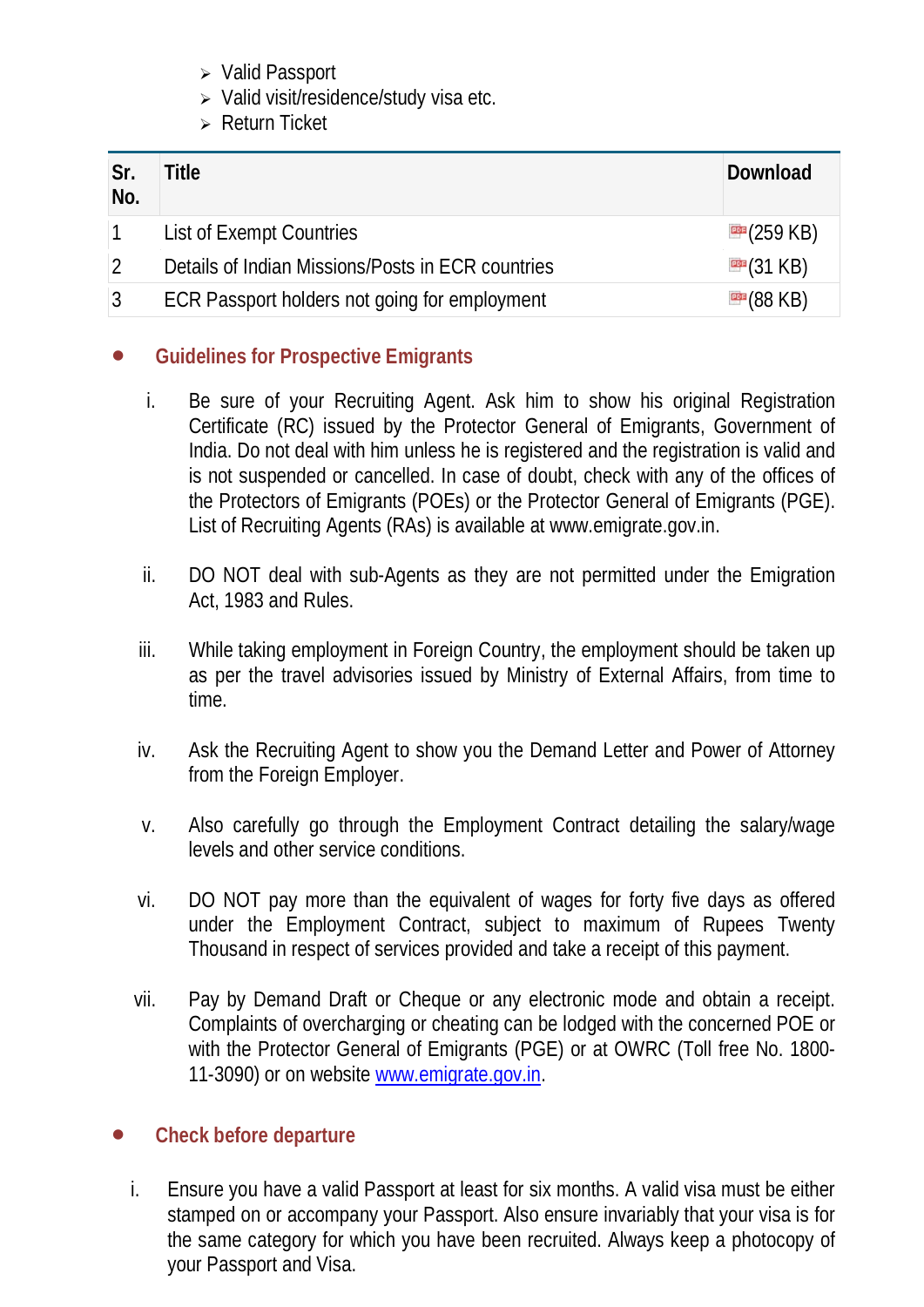- ii. You must possess a copy of the Employment Contract signed by you and your Foreign Employer duly attested by the registered Recruiting Agent.
- iii. Insist on a copy of Employment Contract in English duly authenticated by the Recruiting Agent.
- iv. Open a Saving Bank *Non-Resident External* (NRE) Account in one of the Banks in India to enable you to send your remittances from abroad.
- v. Acquaint yourself with local labour laws, working and living conditions of the country of employment. Keep with you complete address, phone, fax and mobile, email of the Indian Mission/Post in the country which you are visiting.

## • **In the country of your employment**

- i. Obtain a Resident Permit or Identity Card, Labour Card or IQAMA.
- ii. DO NOT part with your Passport and copy of Employment Contract signed by you in India, at any cost.
- iii. DO NOT sign any other Employment Contract or any blank paper.
- iv. DO NOT participate in strike or resort to agitations. In many countries these are illegal under local labour laws. You could be arrested, imprisoned and also deported.
- v. DO NOT carry with you any edible items, this may land you in jail, if any banned substance found in such edible items.
- vi. DO NOT carry any medicines without accompanying the prescriptions from a Doctor.
- vii. AVOID all contacts that may result in AIDS a dreaded disease.
- viii. Keep in touch with the nearest Indian Mission/Post and report any complaints about non-payment or delayed payment of wages or compensations or any other problem to the Indian Mission/Post.

#### • **Customs Formalities**

- i. Personal baggage Customs checking is VERY STRICT. Kindly co-operate with the Customs staff at the International Airport.
- ii. Ensure that you do not carry any narcotics or alcoholic drinks. Alcohol is strictly prohibited. Its consumption is a serious offence attracting severe punishment.
- iii. DO NOT accept any unchecked parcel from any one. If you have to take a parcel for someone, check thoroughly that it does not contain alcohol or narcotics. Otherwise, it may land you in serious difficulties on arrival in the country of employment, including imprisonment.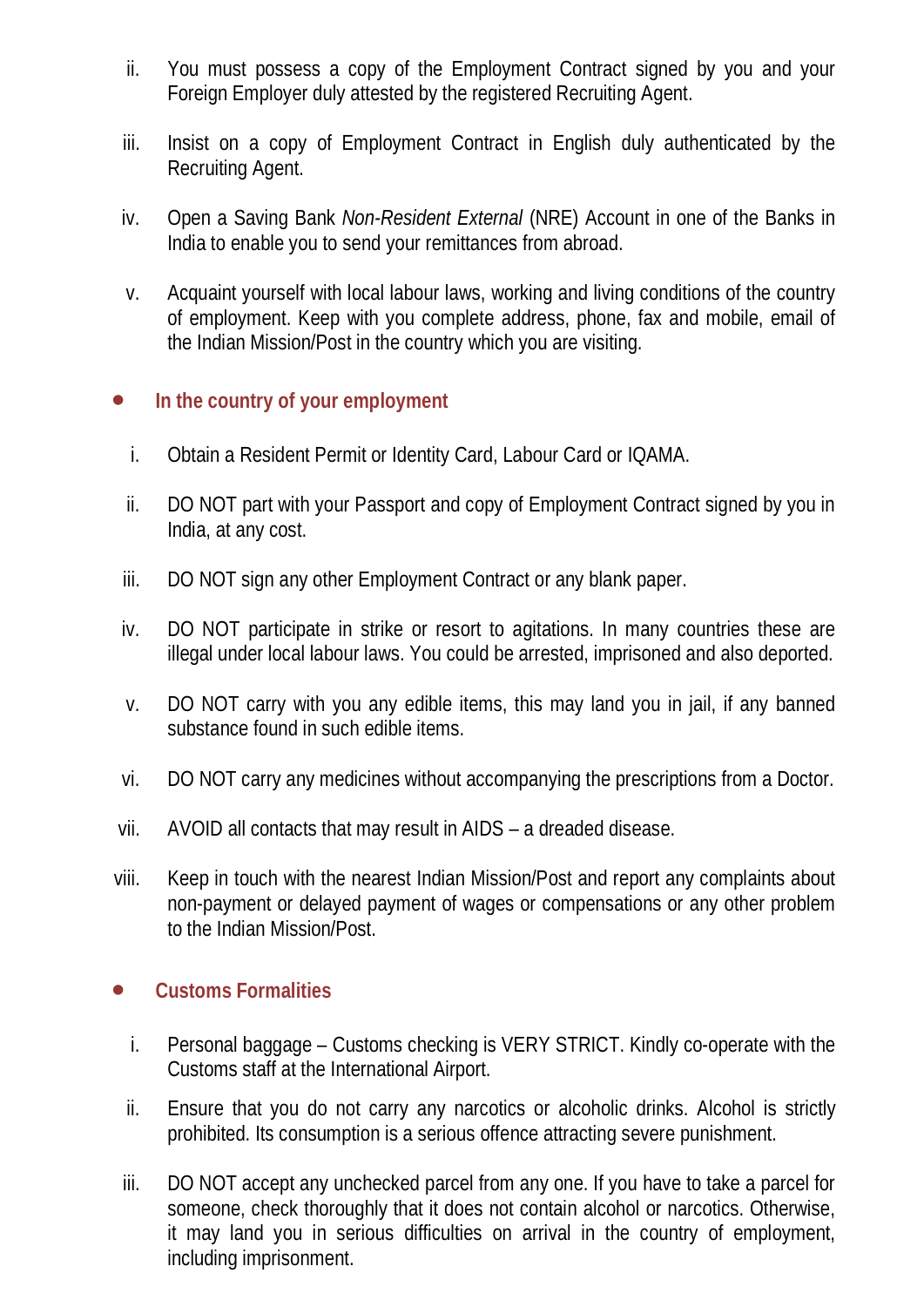## • **Precautions**

- i. You must make and keep a photocopy of all the pages of your Passport. DO NOT lose your Passport or its photocopy.
- ii. By chance if you misplace your Passport, inform the nearest Indian Mission/Post immediately giving them details, i.e. Passport number, date and place of issue, your name and date of your entry in the country of employment. You can give these details only if you keep a photocopy of your Passport.
- iii. DO NOT lose your copy of Employment Contract. Make photocopies and keep them with you always.
- iv a)You must have a full name, address, telephone/fax number of your Foreign Employer, before you leave India.
	- b) Please ensure you carry the 'Emigration Card' with you always and do not keep it along with Passport.
- iv. If you have difficulty in locating your Foreign Employer, contact the nearest Indian Mission/Post immediately.
- v. DO NOT accept temporary or permanent employment with another person or establishment other than that the sponsoring company/ establishment/person. Employment with persons other than your original Sponsor is strictly prohibited and attracts severe punishment.
- vi. Before the Visa or Employment Contract expires, get them renewed. If you are returning to India for a short while during the tenure of your Employment Contract abroad, ensure that the validity period of Visa does not expire before you return to the country of employment.
- vii. Also ensure that your Passport is valid. At least two months before it is about to expire, get it revalidated from the concerned Indian Mission/Post abroad or from the Regional Passport Office (RPO) in India.
- **Persons on whose Passports ECR stamp would not be affixed [as per MEA (CPV Division) – Guidelines]**
	- i. All holders of Diplomatic /Official Passports.
	- ii. All Gazetted Government servants.
- iii. All Income-tax payers (including Agricultural Income-tax payees) in their individual capacity.
- iv. All professional degree holders, such as Doctors holding M.B.B.S. degrees or Degrees in Ayurved or Homoeopathy; Accredited Journalists; Engineers; Chartered Accountants; Lecturers; Teachers; Scientists; Advocates etc.
- v. Spouses and dependent children of category of persons listed at (i) to (iv) above.
- vi. All persons having educational qualification of Matriculation and above.
- vii. Seamen who are in possession of CDC or Sea Cadets, Desk Cadets (a) who have passed final examination of three year B.Sc. Nautical Sciences Courses at T.S. Chanakya, Mumbai and (b) who have undergone three months pre-sea training at